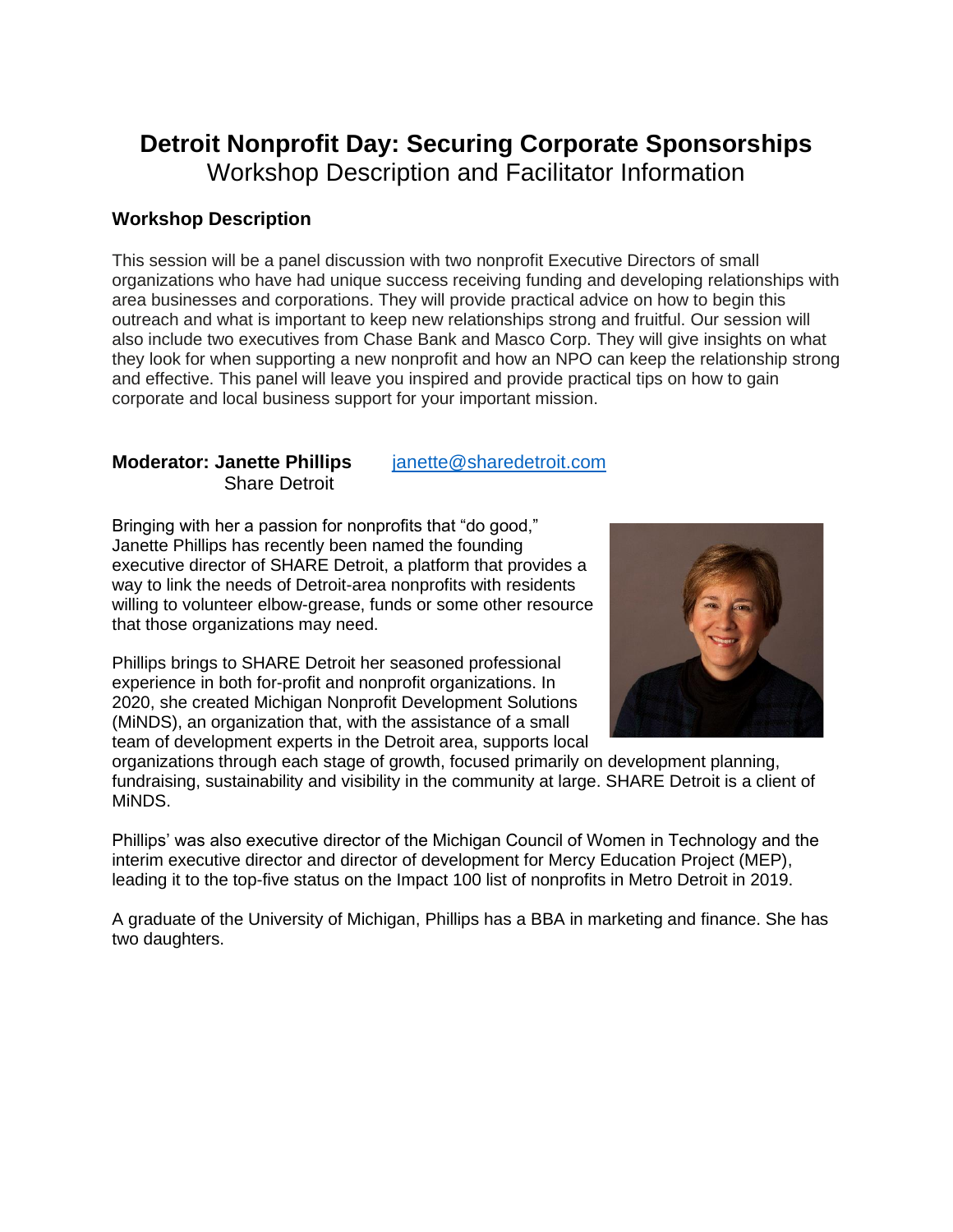## **NPO Panelist: Daniel Washington** [daniel@nwgoldbergcares.com](mailto:daniel@nwgoldbergcares.com) NW Goldberg Cares neighborhood organization

*Daniel is the founder and executive director of NW Goldberg Cares. A life-long resident of NW Goldberg, Daniel has spearheaded the development of four public green spaces. In his work, he has championed grassroots community development led by residents in an underserved and underrepresented community. With an education from Wayne State University - the 28-year-old has years of experience in marketing and communications during his time in corporate.* 



# Sparrow Freedom Project

### **NPO Panelist: Tracey Cooley** tracey@sparrowfreedomeproject.org

Tracey Cooley is the Executive Director of Sparrow Freedom Project. Previously, she was the Executive Director of Hope Against Trafficking. Prior to these positions, Tracey was the cofounder and senior partner at Kevelighan & Kevelighan, PC. She managed the immigration department focused on counseling and representing foreign nationals in all capacities, including victims of domestic violence, exploitation, and human trafficking.

Tracey has more than 22 years of experience advocating for those in need through board positions and volunteering with such organizations as Desert Angels, the Junior League of Birmingham, Bloomfield Hills Schools and Rochester Community Schools. She is considered a Master Global Champion in Diversity and Inclusion and a graduate of the Institute of Healing Racism.



Tracey earned her Juris Doctor from the University of Detroit Mercy, School of Law and a Bachelor of Arts, Magna Cum Laude with Honors in Public Affairs and French from Columbia College in South Carolina.